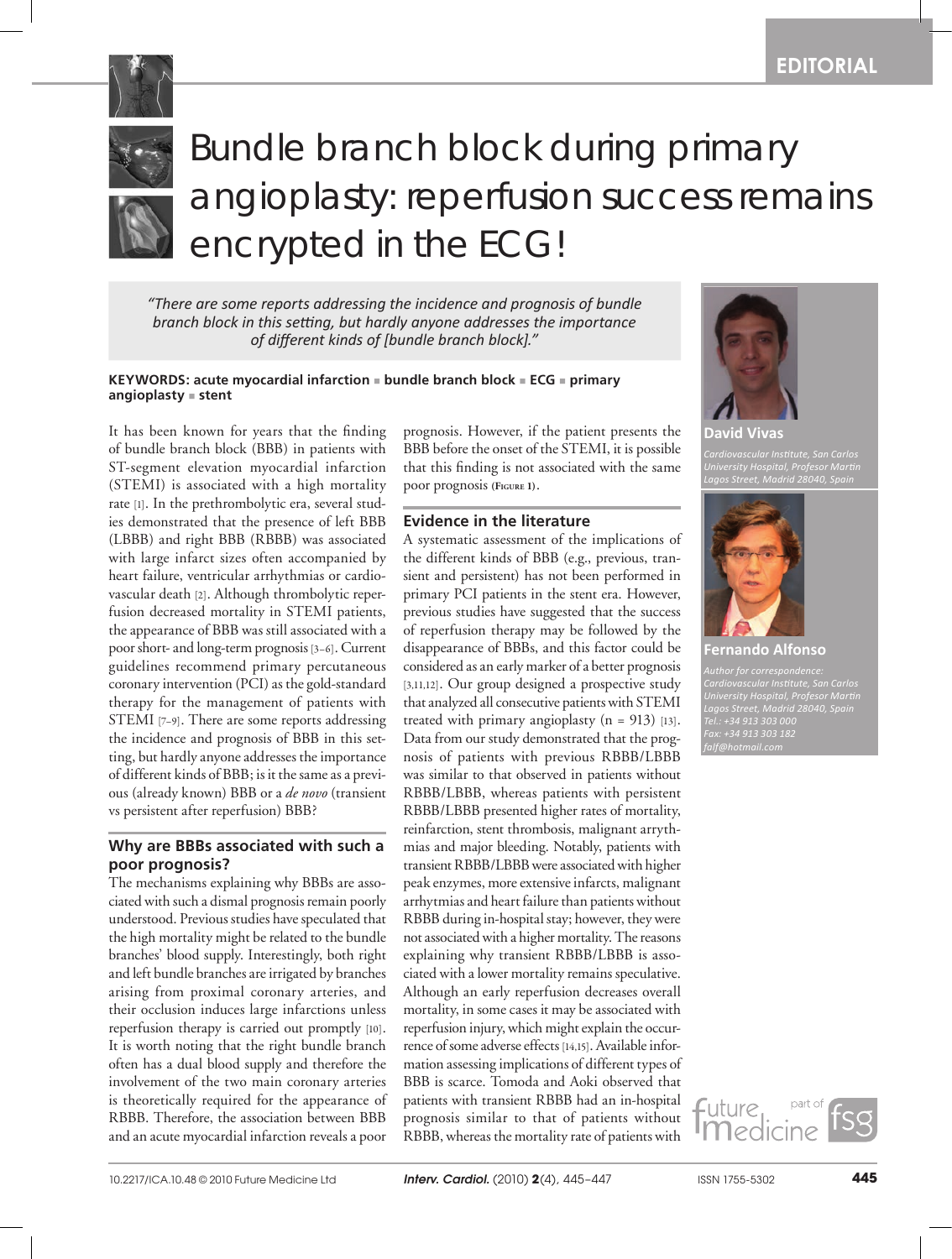

**Figure 1. ECG shows an anterior ST-segment elevation myocardial infarction in a patient with a** *de novo* **right bundle branch block and left anterior fascicular bundle branch block.**

persistent RBBB was significantly higher than that found in patients without RBBB [14]. Unlike our study, they did not distinguish between patients with and without previous RBBB, and this potential caveat should be considered when interpreting their results [13].

## **BBB as an independent risk factor of cardiovascular outcomes**

The significance of BBB as an independent predictor of outcomes has been assessed by prior studies, with controversial results [16,17]. A *post hoc* analysis of the Primary Angioplasty in Myocardial Infarction (PAMI) trial revealed that the presence of LBBB, but not RBBB, was an independent predictor of in-hospital mortality [16]. Conversely, Moreno *et al.* found that LBBB was not an independent predictor of mortality [17]. In our study, neither RBBB nor LBBB were independent predictors of in-hospital mortality [13]. Nevertheless, persistent RBBB and LBBB were revealed as strong independent predictors of in-hospital death and reinfarction [13]. These findings emphasize the importance of revisiting the time-honoured ECG as a reliable and readily available clinical tool in the assessment of prognosis in STEMI patients.

#### **BBB & long-term outcomes**

Long-term outcomes in patients with STEMI and BBB have been poorly studied and the available information is derived from *post hoc* analyses. Guerrero *et al.* demonstrated significant differences in mortality at 1 year between patients with BBB (16% with LBBB and 15% with RBBB) and those without BBB (6%) [16]. Similar to this, Abidov *et al.* assessed conduction disturbances in STEMI patients, including RBBB and atrioventricular block, and found these patients to have a higher

mortality rate at 1 year compared with patients without conduction disturbances [5]. In our study, survival curves revealed significant differences in long-term mortality only with persistent BBB in both RBBB and LBBB. Neither transient nor previous BBB showed significant differences at longterm follow-up regarding the primary outcome. Therefore, our data reinforce the theory that the disappearance of BBB after successful reperfusion improves long-term prognosis [13].

#### **Conclusion**

Although overall mortality in patients with STEMI has decreased with primary angioplasty in the stent era, the short- and long-term prognosis of patients with STEMI associated with RBBB or LBBB has not changed significantly. Therefore, further dedicated studies should evaluate the best therapeutic strategies in these challenging patients. The risk is particularly high in patients with persistent BBB, whereas patients with previous BBB are associated with a clinical outcome comparable with that observed in patients without BBB. Notably, in patients with BBB, the disappearance of this conduction disturbance is associated with a lower short- and long-term mortality rate, despite the presence of large infarct sizes and other adverse prognostic markers.

**"***Paying due attention to the 'old' ECG remains critical to ensuring excellence in clinical practice.***"**

Despite the excellent angiographic results obtained during primary PCI procedures, total normalization of the ST segment is obtained in only a minority of patients. We should humbly recognize that optimizing reperfusion at the microvascular level still remains a challenge. The presence of BBB also remains a major prognostic marker. All of these findings emphasize the importance of carefully monitoring ECG changes in STEMI patients. Paying due attention to the 'old' ECG remains critical to ensuring excellence in clinical practice.

#### **Financial & competing interests disclosure**

*The authors have no relevant affiliations or financial involvement with any organization or entity with a financial interest in or financial conflict with the subject matter or materials discussed in the manuscript. This includes employment, consultancies, honoraria, stock ownership or options, expert testimony, grants or patents received or pending, or royalties.*

*No writing assistance was utilized in the production of this manuscript.*